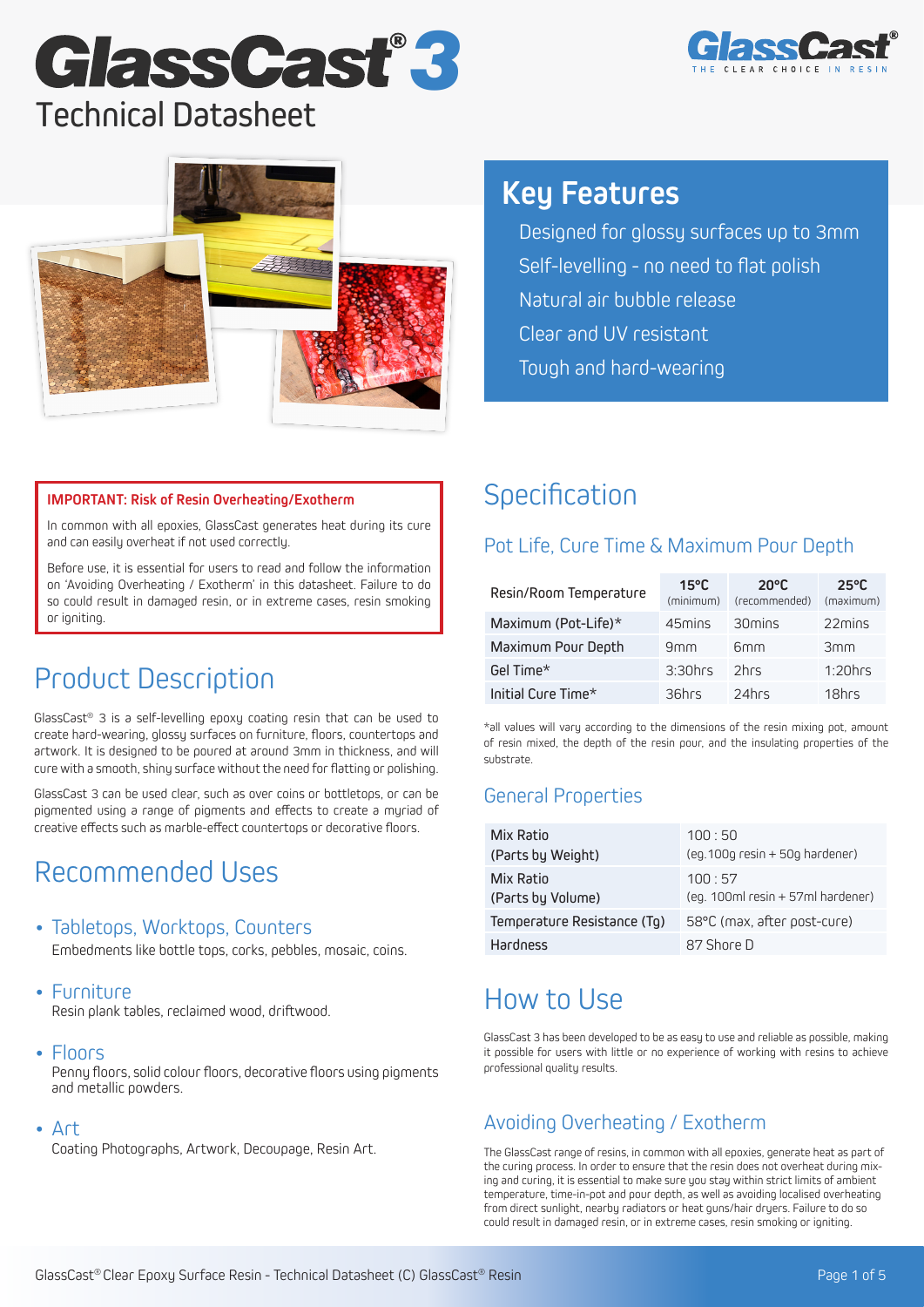# **GlassCast®3**



#### Clear Epoxy Coating Resin

The recommended working temperature for GlassCast is 18-20°C. When working in higher ambient temperatures, pay attention to the reduced pot-life and maximum pour depth, as shown below.

| <b>Ambient Temperature</b>     | $15^{\circ}$ C<br>(minimum) | $20^{\circ}$ C<br>(recommended) | $25^{\circ}$ C<br>(maximum) |
|--------------------------------|-----------------------------|---------------------------------|-----------------------------|
| Maximum Time in Pot (Pot-Life) | 45mins                      | 30mins                          | 22mins                      |
| <b>Maximum Pour Depth</b>      | 9mm                         | 6 <sub>mm</sub>                 | 3mm                         |
| <b>Initial Cure Time</b>       | 36hrs                       | 24hrs                           | 18hrs                       |

#### Ambient Temperature

Epoxy resins are highly sensitive to ambient temperature (room temperature) throughout their cure. For best results, we recommend working in a consistent room temperature of 18-20°C. GlassCast can be used in temperatures from 15 to 25°C but higher temperatures will reduce the pot-life and the maximum pour-depth of the resin significantly. Never work in ambient temperatures exceeding 25°C, or exceed the maximum pour depth for a given ambient temperature (as shown in the table above) otherwise the resin could dangerously overheat, especially on larger pours.

#### Maximum Time in Pot (Pot-Life)

As soon as the resin and hardener are mixed together, the curing reaction begins. Due to the volume of resin all in one place, mixed resin in the pot will begin to gradually warm up. The amount of time that mixed resin can stay in the mixing pot before it overheats is known as its pot-life. Once you've mixed your resin, make sure you use it within the pot-life stated for your ambient temperature (see table above). Once you're done, if you have more than the maximum pour depth of leftover resin in the pot, place the pot outside - just in case it starts to overheat.

#### Maximum Pour Depth

The thicker the pour, the more the heat builds up as the resin cures and so it is important to stay within the maximum pour depth for the ambient temperature you're working in. Care needs to be taken when pouring into or around insulating materials such as wood or foams as they will retain heat and will reduce the maximum depth that can be safely poured at a given temperature. Never exceed the maximum pour depth listed for the temperature you're working in; doing so will almost certainly result in potentially dangerous overheating of the resin.

#### Localised Heat Sources

Whilst close attention should be paid to the ambient (room) temperature, it is also important to avoid any localised heat sources which can also cause an exotherm. Examples of localised heat sources include:

] A hot radiator at one end of a cooler room – If the resin project is positioned above or near the radiator it could start to exotherm, even though the room temperature is within the recommended limits.

Direct sunlight from a window – Sun shining through a window onto your resin project or surrounding area can cause significant hot-spots which can easily cause the resin to exotherm, even in a relatively cool room.

Heat-guns or hair dryers - If using a heat-gun or hair-dryer as part of your resin project, do so sparingly to avoid warming up the resin significantly. Excessive use of a heat-gun or hair dryer can easily accelerate the cure and cause the resin to exotherm.

### Before You Begin...

It is important for users to familiarise themselves with the following information and ensure that instructions are followed correctly, particularly those points relating to working temperatures, weighing and mixing.

Unsatisfactory results are almost always caused by unsuitable ambient temperatures or improper weighing or mixing. It is very important to read the Safety and Technical Datasheets before starting a project with GlassCast.

#### **Humiditu**

Whilst GlassCast 3 is curing it can absorb moisture from the air. In higher humidity environments this moisture absorption can affect the surface finish and therefore,

for best results, avoid pouring GlassCast 3 in humid environments (relative humidity of 70% or more). This becomes particularly important in lower ambient temperatures where a slower cure leaves the uncured resin exposed to a humid environment for longer.

#### Surface Preparation

In much the same way that GlassCast 3 can be adversely affected whilst curing by moisture in the air, it will also be affected by any moisture in the surface onto which it is poured. Whatever surface you are pouring onto, it is important to ensure that the surface is as dry and stable as possible. This is particularly relevant when working with natural materials like wood and cork or concrete where moisture levels within the substrate can be high.

When working with wood that is either freshly sawn or reclaimed/salvaged from a damp environment it will be necessary to dry the wood thoroughly - which could take days or weeks indoors before it can be used. Failure to ensure that the wood is properly dried and stabilised can result in a surface reaction with the resin as well as 'bowing' or distortion if the wood starts to dry after the resin layer has been cast.

#### Sealing Coat - Required for All Porous Surfaces

When working with porous substrates such as wood, chipboard, concrete or ceramics it is highly recommended to first seal the substrate with a thin application of GlassCast 3. Doing so will seal and stabilise the surface, greatly improving the flatness of the final pour. The sealing coat must be allowed to fully cure and then 'keyed' before proceeding. The sealing coat can be applied with a disposable brush.

#### Embedments

Just as with the surface preparation, it is important to ensure that any materials that are going to be embedded within the resin, such as pennies, crushed glass, bottle tops, corks, leaves etc. are thoroughly dry. Any embedments may also require being glued or fastened down to stop them floating in the resin once it is poured.

#### Curing Time

GlassCast 3 will take several daus to reach full hardness. Before starting your project, ensure your new surface can be kept traffic/use free for a number of days.

Depending on the ambient temperature, your GlassCast 3 surface will take around 24hrs to become touch-dry. During this initial 24hrs it is essential to keep all dust and dirt away from the uncured resin. For smaller projects, simply covering the surface with a clean container or board is easy to do but for larger projects, including bar-tops or even floors, you should plan to limit airborne dust as much as possible.

Once the surface is 'touch-dry' it is much less susceptible to contamination from dust but it will still be quite soft and easy to mark and so you should avoid touching or using the surface for as long as possible.

The time it takes for the surface to harden fully will depend very much on the ambient temperature; at 20°C you should allow at least 24hrs before using the surface although the hardness of the resin will continue to develop for several days.

Where practical, it is recommended to increase the ambient temperature as much as possible to fully cure (or post-cure) the resin before subjecting the surface to normal use.

#### Trapped Air - Heat Gun or Blow Torch Required?

GlassCast 3 includes advanced technology to help it to expel air that has been entrapped by the mixing and pouring process and so in many cases the resin will fully release any trapped air to leave a beautiful bubble-free finish. After pouring, it usually takes the resin around 5-10 minutes to expel trapped air.

Factors such as ambient temperature, mixing action, pouring thickness and the substrate you're pouring onto can all influence the appearance of trapped air (bubbles) within the resin. After around 10 mins, if you find that you can still see trapped air bubbles with this resin then lightly passing over the surface of the resin with a heat gun or blow torch on a low setting will help to dispel any bubbles. In both cases only ever use a light pass and wait for any heat in the surface to dissipate before repeating.

#### Safetu Precautions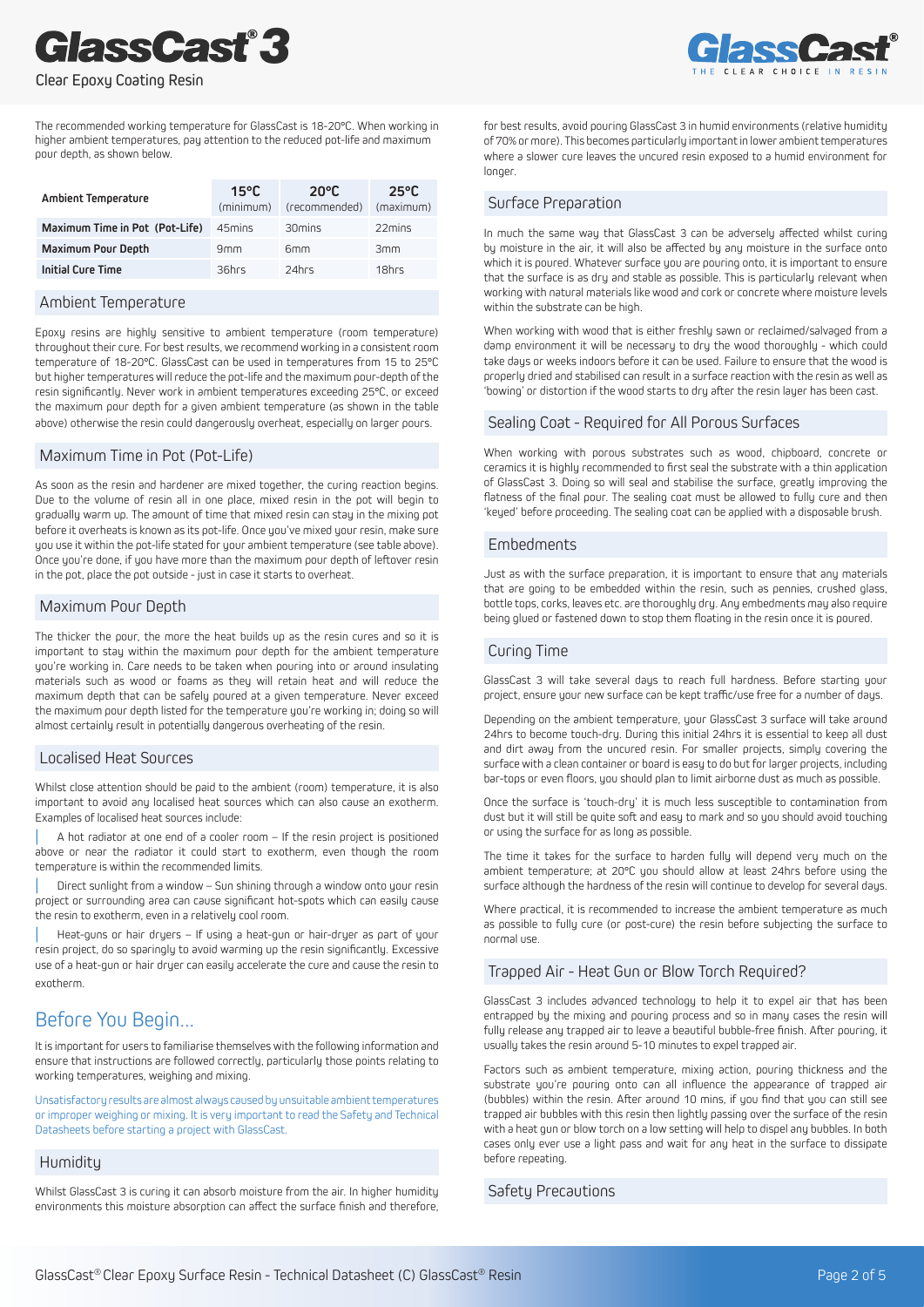### *3* lassCast

Clear Epoxy Coating Resin

#### Work in a well ventilated area.

Whenever weighing, mixing, pouring or checking the state of the cure of the resin, uou should be wearing suitable protective gloves and eye protection as a minimum precaution.

Always wear gloves when you are 'testing' to see if the surface has cured. Do not touch or handle the surface without gloves until you are sure that it is fully cured.

Please download the safety datasheet from the GlassCast 3 product page on www. glasscastresin.com and ensure you understand and follow the detailed safety information it contains.

#### How Much Resin?

For solid surfaces, it's easy to calculate the amount of resin you'll need to cover a given area. For uneven surfaces or those including embedments like pennies, crushed glass or bottle tops; some compensation will be required. Typically for the resin to self level to a smooth finish, such as on a grouted penny floor or a table top, a 2mm layer is needed which is 2kg of resin per square meter.

#### 1kg = 1mm over 1sqm

You will require 1 kilo of resin per millimetre of thickness required over a 1 sqm area. Therefore, to calculate how much resin to mix, simply multiply the thickness you require (in millimetres) by the area of your surface (in square metres). Don't forget that porous (absorbent) materials like wood should be sealed before the main pour.

|                | Area of Surface to be Covered          |                          |                             |                            |                            |  |
|----------------|----------------------------------------|--------------------------|-----------------------------|----------------------------|----------------------------|--|
|                | 25cm x 25cm<br>(0.0625s <sub>0</sub> ) | 50cm x 50cm<br>(0.25sqm) | 50cm x<br>100cm<br>(0.5sqm) | 100cm x<br>100cm<br>(1sqm) | 200cm x<br>100cm<br>(2sqm) |  |
| 1mm            | 62.5g                                  | 250q                     | 500g                        | 1kg                        | 2kg                        |  |
| 2mm            | 125q                                   | 500g                     | 1kg                         | 2kg                        | 4kg                        |  |
| 3mm            | 375q                                   | 750g                     | 1.5 <sub>kq</sub>           | 3kg                        | 6kg                        |  |
| 4 <sub>m</sub> | 500g                                   | 1kg                      | 2kg                         | 4kg                        | 8kg                        |  |
| 5 <sub>m</sub> | 625g                                   | 1.25kq                   | 2.5kg                       | 5kg                        | 10kg                       |  |

|                  | Mix Ratio Examples |                 |                   | Mix Ratio Examples |          |
|------------------|--------------------|-----------------|-------------------|--------------------|----------|
| Total            | Resin              | Hardener        | Total             | Resin              | Hardener |
| 50 <sub>q</sub>  | 33q                | 17 <sub>q</sub> | 750 <sub>g</sub>  | 500                | 250q     |
| 100q             | 67q                | 33q             | 1kg               | 667q               | 333g     |
| 150 <sub>g</sub> | 100q               | 50 <sub>9</sub> | 1.5 <sub>kq</sub> | 1kg                | 0.5kq    |
| 200q             | 133g               | 67g             | 2kg               | 1.333kg            | 0.667kg  |
| 300g             | 200q               | 100q            | 3kg               | 2kq                | 1kg      |
| 400 <sub>g</sub> | 267q               | 133q            | 4kg               | 2.667kg            | 1.333kg  |
| 500 <sub>g</sub> | 333q               | 167q            | 5kg               | 3.333kg            | 1.667kg  |

### How to Measure and Mix

#### What You'll Need

- Set of digital scales OR Calibrated Mixing Cups
- Accurate spirit level
- Two clean mixing containers

|                  | Mix Ratio Examples |          |                         | Mix Ratio Examples |          |
|------------------|--------------------|----------|-------------------------|--------------------|----------|
| Total            | Resin              | Hardener | Total                   | Resin              | Hardener |
| 50 <sub>ml</sub> | 31.8ml             | 18.2ml   | 750ml                   | 477.7ml            | 272.3ml  |
| 100ml            | 63.7ml             | 36.3ml   | 11                      | 636.9ml            | 363.1ml  |
| 150ml            | 95.5ml             | 54.5ml   | 1.5                     | 0.9551             | 0.545    |
| 200ml            | 127.4ml            | 72.6ml   | $\overline{2}$          | 1.27               | 0.731    |
| 300ml            | 191.1ml            | 108.9ml  | $\overline{\mathbf{3}}$ | 1.91               | 1.091    |
| 400ml            | 254.7ml            | 145.3ml  | 4                       | 2.551              | 1.45     |
| 500ml            | 318.5ml            | 181.5ml  | 51                      | 3.18               | 1.82     |



- Two clean mixing sticks
- Nitrile gloves/safety glasses
- Material or tape to create barriers like Resin Release Tape / Polypropulene
- Optional: Heat gun or blow torch

#### Mix Ratio

GlassCast 3 is a two-part epoxy resin system. As soon as the two parts are mixed together they will begin to cure.

When working with any epoxy resin, it is essential to mix the resin and hardener exactly at the correct mix ratio. Failure to do so will result in a poor or only partial cure of the resin. Under no circumstances add 'extra hardener' in an attempt to speed up the cure time; epoxies do not work in this way.

## Mixing by Weight 100:50 (2:1)

The easiest way to measure the correct ratio of resin to hardener is by weight. Epoxy Resin should be mixed with GlassCast 3 Epoxy Hardener at a ratio of 2 parts resin to 1 part hardener.

Use digital scales to accurately weigh the correct amount of resin into a cup, re-zero the scales and then weigh in the correct amount of hardener. Try to be accurate to within 1-2 grams, particularly on smaller mixes. The tables below can be used to look up some common mix sizes.

## Mixing by Volume 100:57

If you prefer to measure out the resin by volume (instead of weight) then the mix ratio that must be used is 100 parts resin to 57 parts hardener. Use calibrated mixing cups or measuring jugs to accurately measure the volume. The tables below can be used to look up some common mix sizes.

#### Mixing Instructions

Weigh or measure the exact ratio of resin and hardener into a straight sided container. Using a suitable mixing stick begin to mix the resin and hardener together to combine them completely.

Spend 3 minutes mixing the resin and hardener together, paying particular attention to the sides and base of the container. Remember: Any resin that has not been thoroughly combined with hardener will not cure.

Once you have finished mixing in one container, it is good practice to transfer the mixed resin into a second, clean mixing container and undertake further mixing for another 3 minutes using a new mixing stick. Doing so will eliminate the risk of unmixed resin from the bottom or sides of the original container being accidently poured out.

## Step by Step Guide

Depending on your requirements (and artistic ideas) there are many different ways in which you can work with GlassCast 3 to achieve some really stunning effects. The following step-by-step guide describes the most standard way to work with GlassCast which is a sealing coat (for porous surfaces) followed by a single main pour. For other ways to work with GlassCast 3, including undertaking multiple pours or working with pigments or embedments, please see the 'Advanced Techniques' section towards the end of this quide.

#### GlassCast Complete Guide to Creating Your Own Penny Floor

This complete guide includes step-by-step information on how to make your own penny floor including essential advice on how to:

- Calculate the amount of resin needed
- Tint/colour the resin
- Set up barriers to contain the resin
- Prepare and seal the wood to prevent air bubbles
- Mix and pour the resin in stages to prevent exotherm or air bubbles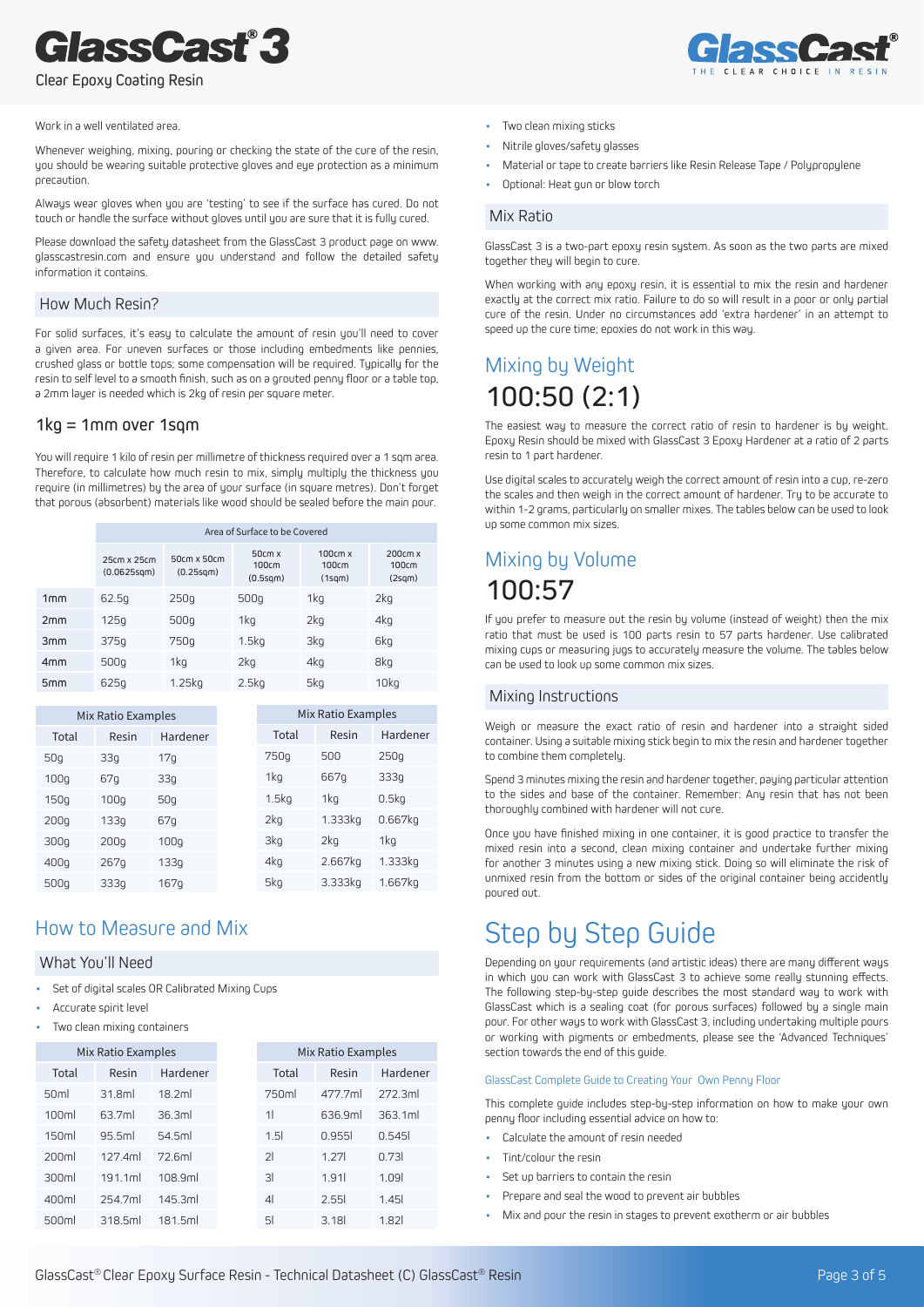# **GlassCast®3**

Clear Epoxy Coating Resin



This extensive guide can be downloaded, free of charge, from the GlassCast 3product page on the Easy Composites website.

#### Step 1 - Sealing Coat

If the material you are pouring GlassCast 3 onto is not porous, for example plastic, metal, marble or granite then you do not need to seal the surface and you can skip to Step 3.

If the material you will be pouring GlassCast 3 over is porous such as wood, chipboard, MDF or ceramic then it is highly recommended to apply a sealing coat before the main pour. Doing so will improve the flatness of the final surface and help to eliminate warping of the substrate after cure. This will also minimise air entrapment.

Mix around 500g of GlassCast 3 per square metre of surface you need to seal. Don't worru if most of the resin seems to be absorbed by the substrate; this is normal for the sealing coat. Allow the 'sealing coat' to cure before proceeding to Step 2. Depending on the ambient temperature, this is likely to take around 24 - 48hrs.

#### Step 2 - Prepare the Sealing Coat for the Next Pour

In order to ensure that the next layer of GlassCast 3 bonds well to the sealing coat it is necessary to 'key' the surface of the sealing coat using some coarse abrasive paper. This will also help to flatten off any slight raised texture where the substrate has absorbed some of the sealing coat.

Having checked that the sealing coat is well cured (it should feel hard and not at all tacky), use a sheet of coarse abrasive paper (such as P120) to 'key' or scratch the entire surface. Don't worry that the surface then looks scratched and light in colour - this will disappear as soon as the next lauer of resin is poured.

#### Step 3 - Adding Barriers

For shallow pours of around 1mm, it is possible to do the pour without the need for any 'barriers' around the edge of the surface. In this case, surface tension is usually enough to prevent excessive resin run-off and so you can proceed to Step 4.

For pours of 2mm or more it will be necessary to contain the resin at the edges of the surface to prevent excessive run-off. For smaller surfaces, simple barriers can be made using a tape, such as resin release tape. For larger surfaces, you will need to make your barriers using strips of plastic. Before proceeding, ensure the barriers are tightly sealed to your surface and secured well in place. Then clean and dry the surface before the next step.

#### Step 4 - Make Sure the Surface is Perfectly Level

GlassCast 3 is self-leveling which makes it very important to ensure that your surface is perfectly flat before you do the main pour. It is essential to use a spirit level to ensure that your surface is perfectly flat - use very thin wedges or packers underneath your surface to adjust it until it is exactly level.

#### Step 5 - The Main Pour

- Ensure your work area is as free of airborne dust as possible.
- Ensure the ambient temperature is between 20°C- 25°C.



Calculate how much resin you will need for the main pour using the information in the 'How much resin?' section earlier in this guide. Remember that for the resin to self level, a minimum of 2mm thickness is required. You can go thicker but for many simple surface coating projects this is not necessary and will just use more resin.

Follow the instructions for measuring and mixing the resin making sure that your mix ratio is very accurate and that your mixing is very thorough.

Pour the mixed GlassCast 3 over the whole surface to be covered. Use a spreader to distribute the resin as evenly as possible.

After around 10 minutes, take a careful look over your resin surface. If any trapped air bubbles still persists, you can use a heat-gun or gas blow torch on a low setting lightly over the surface of the resin to lift any remaining air bubbles out of the resin.

Once you are happy with the surface, cover it as soon as possible to prevent any airborne dust or contamination from landing on the surface.

Leave the surface to cure fully before handling; this is likely to be around 48hrs, depending on the ambient temperature. Please see the Curing Time section earlier

in this guide for full information.

Now the pouring is complete, we must allow the resin to fully cure to give us the hard finish desired. The resin will achieve an initial cure in approximately 24 hours - temperature dependent. You must not touch or attempt to use the poured surface during this period and avoid opening doors and windows to reduce the chance of dust and debris falling on the surface.

The resin will continue to harden to full strength over a period of 7 days.

You will now have a stunning surface that with care will last many years, amazing family and guests alike. If over time the surface picks up minor scuffs and scratches these can be polished out to restore the surface to a high gloss finish.

## Advanced Techniques

#### Multiple Pours

There are a number of situations where you might choose to cast your GlassCast 3 using a number of pours. Examples of multiple pour projects:

- You may want to pour a layer of GlassCast 3 over GlassCast 10 or GlassCast 50 to achieve a super flat glossy finish.
- In order to 'suspend' embedments so that they appear to float above a layer of clear resin.
- When using pigments to create layered colour effects.

Whatever your reason for undertaking a multiple pour, there are two options for ensuring a good bond between separately poured layers.

#### OPTION 1: B-Stage

In most cases, a second layer can be poured onto a previous layer if the original layer is at its 'B-stage'. This means that the resin has gone firm but still has tackiness left in the surface. At this stage, it is possible to pour the new layer over the top of the original layer without the need for any surface preparation because during this B-stage, the two layers will still form a chemical bond.

If the original layer has cured past its B-stage, i.e. once there is no longer any tack left in the surface of the original pour, it becomes necessary to allow the first pour to cure fully and then 'key' the surface using a coarse abrasive paper; see OPTION 2.

#### OPTION 2: Cure then Key

If the original layer has cured past its B-stage (see OPTION 2) then a second pour of resin will no longer be able to chemically bond to the first layer. Instead, we must ensure a good mechanical bond between the two layers. In order to achieve this it is necessary to 'key' the surface of the original layer using a coarse abrasive paper such as P120 wet-and-dry paper.

Before keying the surface, it's important to ensure that the first layer of resin is fully cured (not tacky on the surface). Use a sheet of coarse abrasive paper (such as P120) to 'key' or scratch the entire surface. Don't worry that the surface then looks scratched and light in colour - this will disappear as soon as the next layer of resin is poured.